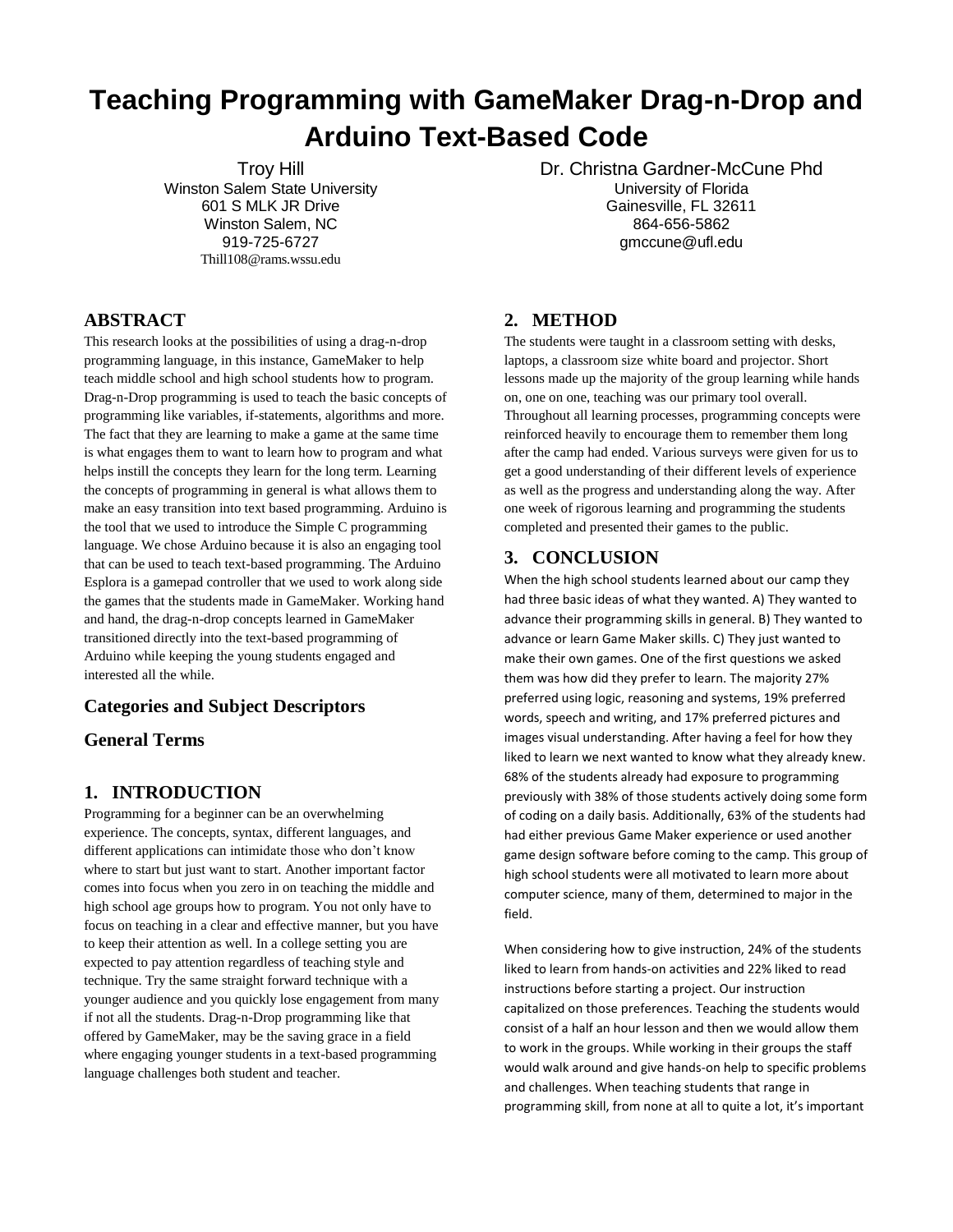to maintain a balance between not leaving the beginner programmers behind, while still challenging the advanced programmers. The 30 minute lesson at the beginning was our way of getting the beginners up to speed on what they would need to progress, and the hands on help was helpful to everyone, especially the advanced programmers for helping them to progress or think computationally about their challenges. The most challenging aspect of the program was getting the students to learn and retain this information in one week. Many of the students went from no previous programming experience to a fully functional game in 5 days. I believe having a project that you can take home, show people, and continue to develop is what makes the difference. Creating a game is why the students engagingly learn the programming concepts we teach them, and the desire to improve and create more is what inspires them to retain and build upon those concepts.

There were four major things that the students stated they took away from the camp. A) How to code without any previous knowledge. B) How to code in Game Maker. C) How to use Arduino. D) Logic and Computational thinking skills. One student stated "I have never done any kind of coding prior to this program, and now I know the basics to coding in a text based language and am confident in my ability to code using Game Maker. Additionally, I have had the opportunity to learn how code is structured and how to make different aspects of a program work together to complete a task." In 5 days this student without any prior programming experience learned programming concepts in a drag-and-drop based language and applied to those concepts and as a result was able to get a basic understanding of the Arduino text based language. Applying programming concepts from a drag-and-drop platform to a text based language was the core of my research and is what reinforced constantly through the camp. The main concepts I wanted them to learn were variables, if-statements, and simple algorithms. After the camp we asked students what concepts they were able to take from Game Maker and apply to Arduino. One student stated, "I learned several concepts from these: I learned about variables, data types (from Arduino), algorithms and sprite animation." Many of the other students included those concepts, as well as if-statements and Boolean variables.

Debugging was also a huge factor in learning to program. For the beginner students it was a wakeup call for the true challenges of programming, and for the advanced students, an opportunity to gain a better understanding on the proper way to debug code. Although challenging, debugging didn't discourage any of the students and they were all able to overcome their debugging challenges. In describing how debugging has or has not helped with confidence explaining their code, one student stated, "Debugging definitely helps to explain the code. In order to debug, you have to isolate: a) the problem, b) what causes the problem, and c) steps to fix the problem. And often times I tried 3 or 4 methods to fix it, before finally making bugs go away. Since so much time and effort has to be invested in debugging, you learn exactly what your code is doing, why it does what it does, and why you can't do it another way." Another angle to look at was the difference in debugging in the drag-and- drop language of Game Maker vs debugging in the text based Arduino. The major response I expected was for them to focus more on the conceptual errors that they would come across in Game Maker, while Arduino would consist of the syntax errors from having to type out the code themselves. One student described his experience, "While debugging in Game Maker, it had to do with trying to manipulate the actions to change the errors. For instance, we had an error where we had to make Game Maker recognize we were trying to create and define a variable, but unlike Arduino, we didn't have to go into the hard code itself." As far as the difficulty of debugging in Game Maker compared to Arduino, the students were split nearly even. I found this interesting as I had expected them to consider Arduino much more of a challenge to debug due to the text code. However after learning the concepts in Game Maker and recognizing those concepts in Arduino, many students reported that debugging in Arduino only came down to minor syntax errors. "Debugging in Arduino was extremely easy because it was just syntax errors. Debugging in Game Maker however was harder because I had to figure out why my code was wrong and how to fix it."

We also wanted to know overall which type of programming language did they enjoy using more between drag-and-drop and text based programming. I expected the majority of the students to go with drag-and-drop, due to the fact that it's easier to learn and use many students agreed but there were also some interesting disagreements with my expectation. A good example of a student stating that drag-and-drop was more enjoyable is, "I prefer drag-and-drop programming, because it is easier to use and there is less room to make mistakes, which makes debugging easier." While I agree with that statement I also find the counter argument just as true. When another student was asked what language they prefer, there response was, "Text based coding. It is what real computer science majors use and has more educational value than drag and drop programming." This reinforces that fact that for beginners, a drag-and-drop learning system is advantageous for its ease of use and understanding. However once those programming concepts are understood and the programmer wants to spread their wings a little, text based programming is a preferable route, especially when education and industry become factors. Therefore by connecting the two, you supply a bridge between those who want to learn and those who want to improve or progress their learning. We directly asked students to tell us how they utilized different concepts in their programming to see if they were able to learn the concepts and